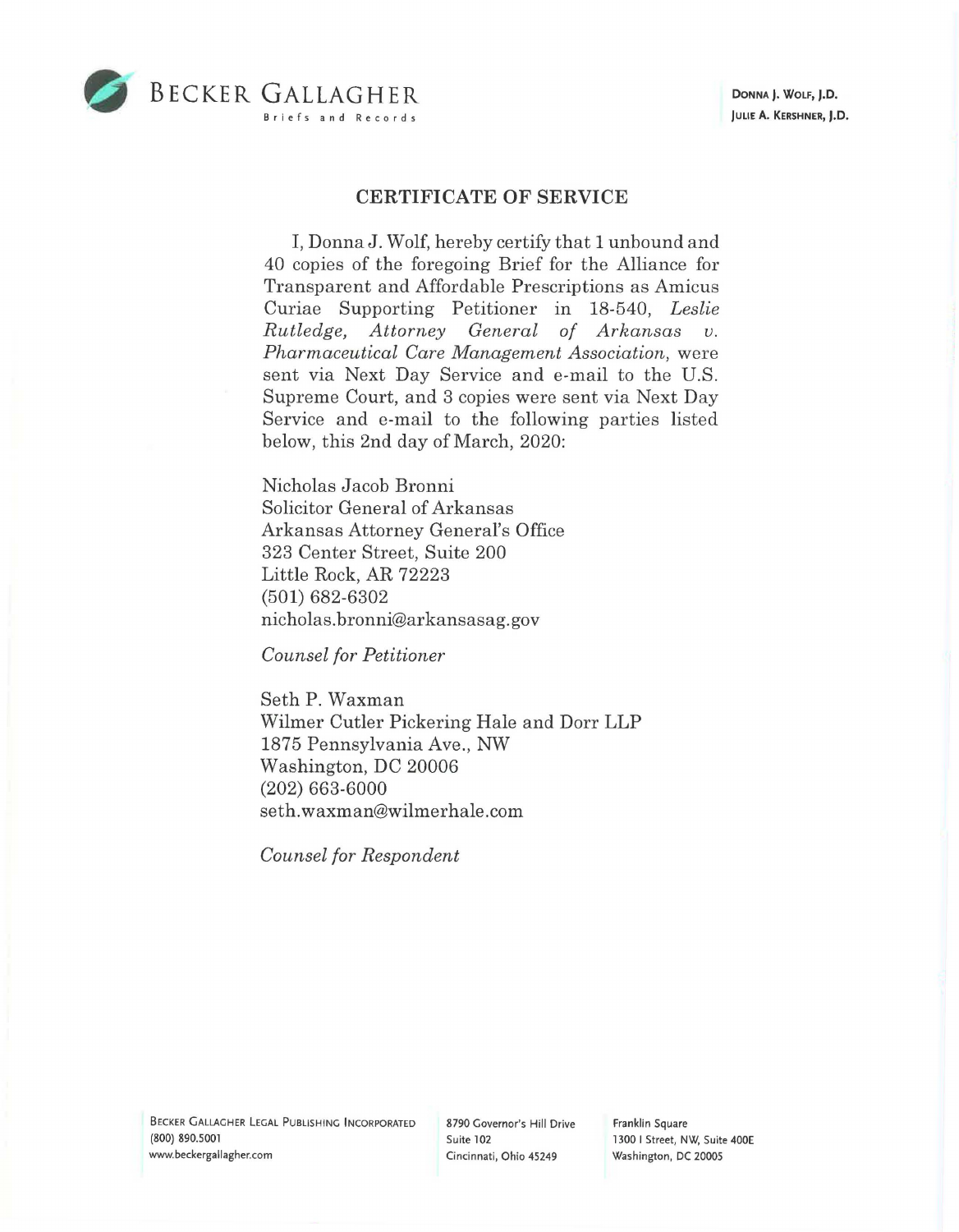Noel J. Francisco Solicitor General United States Department of Justice 950 Pennsylvania Avenue, N.W., Room 5616 Washington, DC 20530-0001 (202) 514-2217 Supreme CtBriefs@usdoj.gov

*Counsel for United States* 

Daniel L. Geyser *Counsel of Record*  Geyser P.C. One Energy Square 4925 Greenville Ave., Ste. 200 Dallas, TX 75206 (214) 800-2660 daniel. geyser@geyserpc.com

J. Carl Cecere Cecere PC 6035 McCommas Blvd. Dallas, TX 75206

*Counsel for Amicus Curiae*